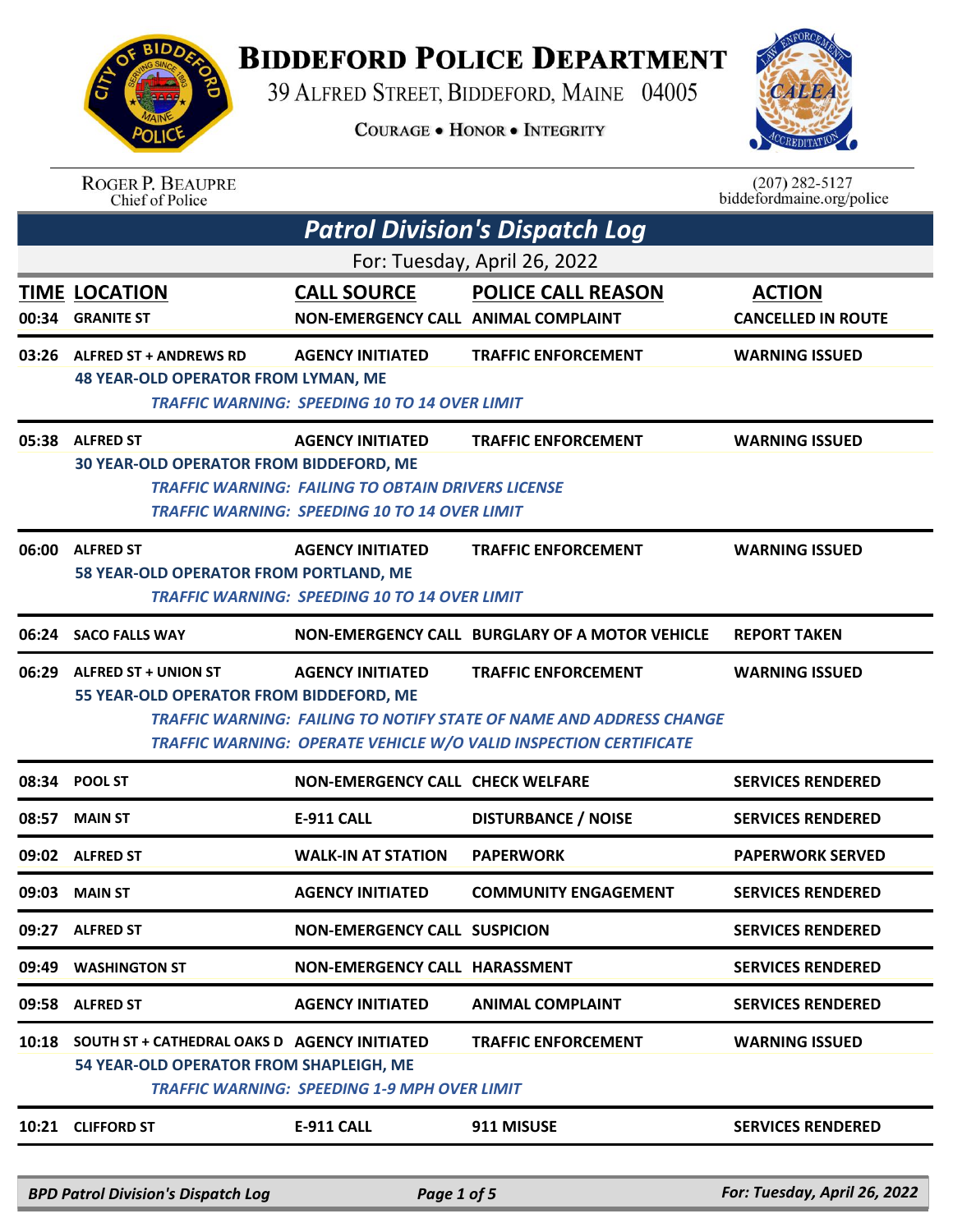| 10:34 | <b>TIME LOCATION</b><br><b>WASHINGTON ST</b>                                      | <b>CALL SOURCE</b><br><b>WALK-IN AT STATION</b>                                                                                         | <b>POLICE CALL REASON</b><br><b>DOMESTIC COMPLAINTS</b>                                          | <b>ACTION</b><br><b>REPORT TAKEN</b> |
|-------|-----------------------------------------------------------------------------------|-----------------------------------------------------------------------------------------------------------------------------------------|--------------------------------------------------------------------------------------------------|--------------------------------------|
| 10:41 | <b>TAYLOR ST</b>                                                                  | <b>WALK-IN AT STATION</b>                                                                                                               | <b>SEX OFFENDER REGISTRATION</b>                                                                 | <b>REPORT TAKEN</b>                  |
| 10:42 | <b>SOUTH ST + HAYFIELD RD</b><br>31 YEAR-OLD OPERATOR FROM LYMAN, ME              | <b>AGENCY INITIATED</b><br><b>TRAFFIC WARNING: SPEEDING 10-14 MPH OVER LIMIT</b>                                                        | <b>TRAFFIC ENFORCEMENT</b>                                                                       | <b>WARNING ISSUED</b>                |
|       | 10:44 SOUTH ST                                                                    | NON-EMERGENCY CALL PARKING COMPLAINT                                                                                                    |                                                                                                  | <b>NO VIOLATION</b>                  |
| 10:53 | <b>SOUTH ST + HIGHLAND ST</b><br>27 YEAR-OLD OPERATOR FROM OLD ORCHARD BEACH, ME  | <b>AGENCY INITIATED</b><br><b>TRAFFIC CITATION: SPEEDING 10-14 MPH OVER LIMIT</b>                                                       | <b>TRAFFIC ENFORCEMENT</b><br>TRAFFIC WARNING: OPER. MV W/ EXPIRED MAINE LICENSE < OR = 90 DAYS  | <b>VSAC ISSUED</b>                   |
|       | 10:53 HILL ST                                                                     | <b>AGENCY INITIATED</b>                                                                                                                 | <b>COMMUNITY ENGAGEMENT</b>                                                                      | <b>SERVICES RENDERED</b>             |
|       | 10:59 WILLETT ST                                                                  | <b>WALK-IN AT STATION</b>                                                                                                               | <b>PAPERWORK</b>                                                                                 | <b>SERVICES RENDERED</b>             |
| 11:18 | <b>MAY ST + PARE ST</b><br>29 YEAR-OLD OPERATOR FROM STANDISH, ME                 | <b>AGENCY INITIATED</b><br><b>TRAFFIC WARNING: OPERATION OF DEFECTIVE VEHICLE</b><br>TRAFFIC WARNING: SPEEDING 10-14 MPH OVER LIMIT     | <b>TRAFFIC ENFORCEMENT</b><br>TRAFFIC CITATION: OPERATE VEHICLE W/O VALID INSPECTION CERTIFICATE | <b>VSAC ISSUED</b>                   |
|       | 11:24 EMERY ST                                                                    | NON-EMERGENCY CALL PARKING COMPLAINT                                                                                                    |                                                                                                  | <b>SERVICES RENDERED</b>             |
| 11:39 | <b>ELM ST + LANDRY ST</b><br><b>62 YEAR-OLD OPERATOR FROM WELLS, ME</b>           | <b>AGENCY INITIATED</b><br><b>TRAFFIC WARNING: SPEEDING 10-14 MPH OVER LIMIT</b>                                                        | <b>TRAFFIC ENFORCEMENT</b>                                                                       | <b>WARNING ISSUED</b>                |
|       | 11:51 WEST ST<br>26 YEAR-OLD OPERATOR FROM GORHAM, ME                             | <b>AGENCY INITIATED</b><br><b>TRAFFIC CITATION: SPEEDING 20-24 MPH OVER LIMIT</b>                                                       | <b>TRAFFIC ENFORCEMENT</b>                                                                       | <b>VSAC ISSUED</b>                   |
| 11:59 | <b>MAY ST + BEACON AVE</b><br>78 YEAR-OLD OPERATOR FROM WATERBORO, ME             | <b>AGENCY INITIATED</b><br><b>TRAFFIC WARNING: SPEEDING 10-14 MPH OVER LIMIT</b>                                                        | <b>TRAFFIC ENFORCEMENT</b>                                                                       | <b>WARNING ISSUED</b>                |
|       | 12:00 WEST ST<br><b>38 YEAR-OLD OPERATOR FROM ARUNDEL, ME</b>                     | <b>AGENCY INITIATED</b><br><b>TRAFFIC WARNING: SPEEDING 1-9 MPH OVER LIMIT</b>                                                          | <b>TRAFFIC ENFORCEMENT</b>                                                                       | <b>WARNING ISSUED</b>                |
|       | 12:24 ALFRED ST + ELM ST                                                          | <b>E-911 CALL</b>                                                                                                                       | <b>ASSIST: VEHICLE FIRE</b>                                                                      | <b>STATE FORM TAKEN</b>              |
| 12:45 | <b>SOUTH ST + OLD HOLLIS RD</b><br><b>49 YEAR-OLD OPERATOR FROM BIDDEFORD, ME</b> | <b>AGENCY INITIATED</b><br><b>TRAFFIC WARNING: FAILURE TO REGISTER VEHICLE</b><br><b>TRAFFIC WARNING: SPEEDING 10-14 MPH OVER LIMIT</b> | <b>TRAFFIC ENFORCEMENT</b>                                                                       | <b>WARNING ISSUED</b>                |
| 12:51 | <b>SOUTH ST + FOX HOLLOW DR</b><br>32 YEAR-OLD OPERATOR FROM E WATERBORO, ME      | <b>AGENCY INITIATED</b>                                                                                                                 | <b>TRAFFIC ENFORCEMENT</b><br>TRAFFIC WARNING: OPERATE VEHICLE W/O VALID INSPECTION CERTIFICATE  | <b>WARNING ISSUED</b>                |
|       | <b>BPD Patrol Division's Dispatch Log</b>                                         | Page 2 of 5                                                                                                                             |                                                                                                  | For: Tuesday, April 26, 2022         |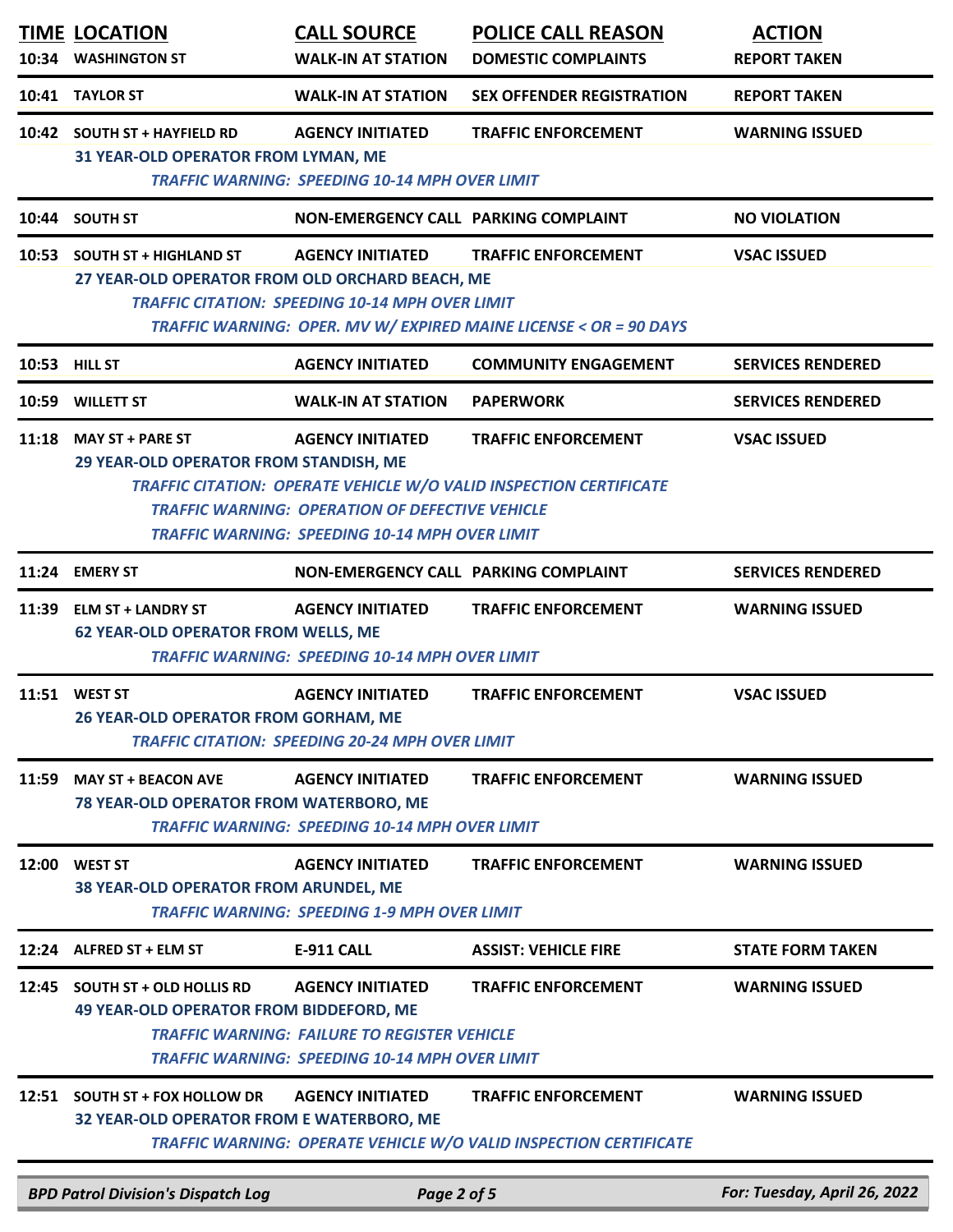|       | <b>TIME LOCATION</b><br>12:53 ALFRED ST + BOULDER WAY                                                                                                                                  | <b>CALL SOURCE</b><br>E-911 CALL                                                                                                                                                                          | <b>POLICE CALL REASON</b><br><b>VEHICLE CRASH - POLICE ONLY</b>                                  | <b>ACTION</b><br><b>STATE FORM TAKEN</b> |  |
|-------|----------------------------------------------------------------------------------------------------------------------------------------------------------------------------------------|-----------------------------------------------------------------------------------------------------------------------------------------------------------------------------------------------------------|--------------------------------------------------------------------------------------------------|------------------------------------------|--|
|       | 13:27 HILL ST                                                                                                                                                                          | <b>AGENCY INITIATED</b>                                                                                                                                                                                   | <b>OUT FOR FOLLOW UP</b>                                                                         | <b>SERVICES RENDERED</b>                 |  |
|       | 13:48 ELM ST<br>29 YEAR-OLD OPERATOR FROM WELLS, ME                                                                                                                                    | <b>AGENCY INITIATED</b><br><b>TRAFFIC CITATION: USE OF HANDHELD DEVICE WHILE OPERATING MV</b><br><b>TRAFFIC WARNING: FAILURE TO REGISTER VEHICLE</b><br><b>TRAFFIC WARNING: INADEQUATE TIRES - 1 TIRE</b> | <b>TRAFFIC ENFORCEMENT</b><br>TRAFFIC CITATION: OPERATE VEHICLE W/O VALID INSPECTION CERTIFICATE | <b>VSAC ISSUED</b>                       |  |
|       | 13:48 ALFRED ST                                                                                                                                                                        | <b>OTHER</b>                                                                                                                                                                                              | <b>PAPERWORK</b>                                                                                 | <b>SUMMONS ISSUED</b>                    |  |
|       | <b>CHARGE: AGGRAVATED FORGERY (FELONY)</b>                                                                                                                                             |                                                                                                                                                                                                           | DEFENDANT: BOBBI JEANNE BOUTHOT  AGE: 31  RESIDENT OF: BIDDEFORD, ME                             |                                          |  |
|       | 13:56 GEORGE ST                                                                                                                                                                        | <b>AGENCY INITIATED</b>                                                                                                                                                                                   | <b>ANIMAL COMPLAINT</b>                                                                          | <b>SERVICES RENDERED</b>                 |  |
|       | 14:01 HILL ST                                                                                                                                                                          | NON-EMERGENCY CALL ANIMAL COMPLAINT                                                                                                                                                                       |                                                                                                  | <b>GONE ON ARRIVAL</b>                   |  |
|       | 14:10 MAIN ST                                                                                                                                                                          | NON-EMERGENCY CALL CODES ENFORCEMENT                                                                                                                                                                      |                                                                                                  | <b>DISPATCH HANDLED</b>                  |  |
|       | <b>14:14 PIKE ST</b>                                                                                                                                                                   | <b>E-911 CALL</b>                                                                                                                                                                                         | <b>SUSPICION</b>                                                                                 | <b>SERVICES RENDERED</b>                 |  |
|       | 14:15 GREEN ST<br>NON-EMERGENCY CALL WARRANT ARREST<br><b>ARREST(S) MADE</b><br>DEFENDANT: CHARLES RICHARD COYLE  AGE: 34  RESIDENT OF: BIDDEFORD, ME<br><b>CHARGE: WARRANT ARREST</b> |                                                                                                                                                                                                           |                                                                                                  |                                          |  |
|       | 14:42 SACO FALLS WAY                                                                                                                                                                   | NON-EMERGENCY CALL TRESPASSING                                                                                                                                                                            |                                                                                                  | <b>NEGATIVE CONTACT</b>                  |  |
| 14:44 | <b>WASHINGTON ST</b>                                                                                                                                                                   | <b>WALK-IN AT STATION</b>                                                                                                                                                                                 | <b>PAPERWORK</b>                                                                                 | <b>SERVICES RENDERED</b>                 |  |
|       | 14:57 ALFRED ST                                                                                                                                                                        | <b>WALK-IN AT STATION</b>                                                                                                                                                                                 | <b>ASSIST CITIZEN</b>                                                                            | <b>SERVICES RENDERED</b>                 |  |
|       | 15:10 ALFRED ST                                                                                                                                                                        | <b>WALK-IN AT STATION</b>                                                                                                                                                                                 | <b>PAPERWORK</b>                                                                                 | <b>DISPATCH HANDLED</b>                  |  |
| 15:40 | <b>MAPLEWOOD AVE</b>                                                                                                                                                                   | <b>ALARM</b>                                                                                                                                                                                              | <b>SMOKE IN THE BUILDING</b>                                                                     | <b>SERVICES RENDERED</b>                 |  |
| 15:40 | <b>BOULDER WAY + ALFRED ST</b><br>24 YEAR-OLD OPERATOR FROM LEBANON, ME                                                                                                                | <b>AGENCY INITIATED</b><br><b>TRAFFIC CITATION: FAILURE TO REGISTER VEHICLE</b>                                                                                                                           | <b>TRAFFIC ENFORCEMENT</b><br>TRAFFIC WARNING: OPERATE VEHICLE W/O VALID INSPECTION CERTIFICATE  | <b>VSAC ISSUED</b>                       |  |
| 15:50 | WEST ST + HILL ST<br>79 YEAR-OLD OPERATOR FROM BIDDEFORD, ME                                                                                                                           | <b>AGENCY INITIATED</b>                                                                                                                                                                                   | <b>TRAFFIC ENFORCEMENT</b><br>TRAFFIC WARNING: OPERATING VEHICLE WITH INADEQUATE BRAKE LIGHTS    | <b>WARNING ISSUED</b>                    |  |
| 16:04 | <b>MILE STRETCH RD</b>                                                                                                                                                                 | <b>NON-EMERGENCY CALL ALARM - POLICE</b>                                                                                                                                                                  |                                                                                                  | <b>FALSE ALARM</b>                       |  |
|       | 16:24 ALFRED ST                                                                                                                                                                        | <b>NON-EMERGENCY CALL CHECK WELFARE</b>                                                                                                                                                                   |                                                                                                  | <b>SERVICES RENDERED</b>                 |  |
| 16:49 | <b>MAIN ST, SACO, ME</b>                                                                                                                                                               | <b>AGENCY INITIATED</b>                                                                                                                                                                                   | <b>COMMUNITY ENGAGEMENT</b>                                                                      | <b>NEGATIVE CONTACT</b>                  |  |
| 17:02 | <b>MOUNTAIN RD</b><br>20 YEAR-OLD OPERATOR FROM ARUNDEL, ME                                                                                                                            | <b>AGENCY INITIATED</b><br><b>TRAFFIC WARNING: SPEEDING 10-14 MPH OVER LIMIT</b>                                                                                                                          | <b>TRAFFIC ENFORCEMENT</b>                                                                       | <b>WARNING ISSUED</b>                    |  |

*BPD Patrol Division's Dispatch Log Page 3 of 5 For: Tuesday, April 26, 2022*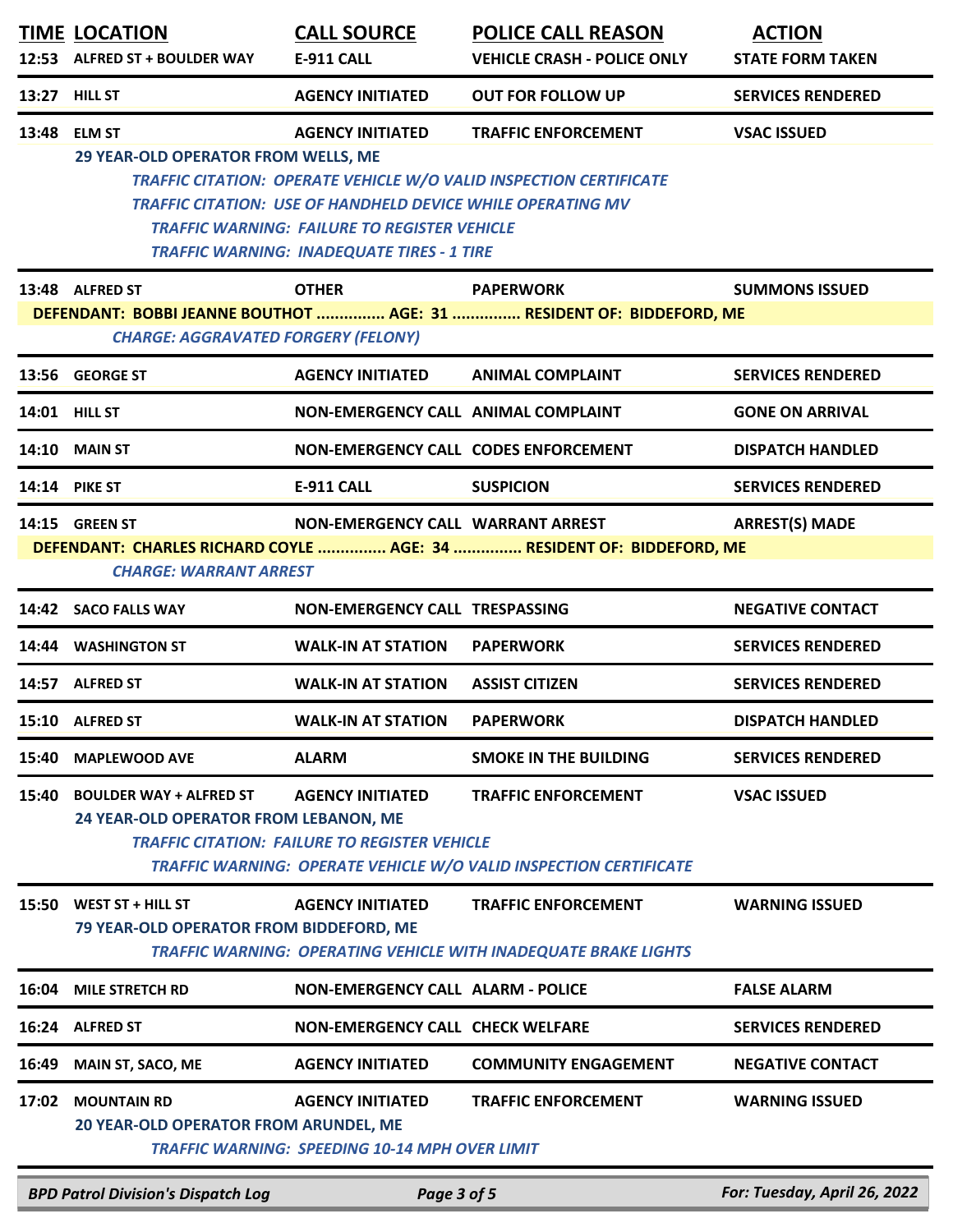|       | <b>TIME LOCATION</b><br>17:07 HILL ST                                         | <b>CALL SOURCE</b><br><b>NON-EMERGENCY CALL ALARM - POLICE</b>                          | <b>POLICE CALL REASON</b>                                                                                                                                                     | <b>ACTION</b><br><b>BUILDING CHECK/SECURE</b> |
|-------|-------------------------------------------------------------------------------|-----------------------------------------------------------------------------------------|-------------------------------------------------------------------------------------------------------------------------------------------------------------------------------|-----------------------------------------------|
|       | 17:21 ST MARYS ST + MAIN ST                                                   | <b>E-911 CALL</b>                                                                       | <b>VEHICLE CRASH - POLICE ONLY</b>                                                                                                                                            | <b>STATE FORM TAKEN</b>                       |
|       | 17:37 WASHINGTON ST                                                           | <b>E-911 CALL</b>                                                                       | <b>HARASSMENT</b>                                                                                                                                                             | <b>REPORT TAKEN</b>                           |
|       | 17:43 SOUTH ST                                                                | NON-EMERGENCY CALL ASSIST OTHER AGENCY                                                  |                                                                                                                                                                               | <b>SERVICES RENDERED</b>                      |
|       | 18:15 ELM ST                                                                  | NON-EMERGENCY CALL TRESPASSING                                                          |                                                                                                                                                                               | <b>SERVICES RENDERED</b>                      |
|       | 18:34 ALFRED ST + MAY ST<br><b>46 YEAR-OLD OPERATOR FROM LAND O LAKES, FL</b> | <b>AGENCY INITIATED</b>                                                                 | <b>TRAFFIC ENFORCEMENT</b><br><b>TRAFFIC WARNING: OPERATING VEHICLE WITH INADEQUATE REAR LIGHTS</b>                                                                           | <b>WARNING ISSUED</b>                         |
|       | 18:55 WILLETT ST                                                              | <b>AGENCY INITIATED</b>                                                                 | <b>PAPERWORK</b>                                                                                                                                                              | <b>NEGATIVE CONTACT</b>                       |
|       | 19:02 ALFRED ST<br><b>49 YEAR-OLD OPERATOR FROM LYMAN, ME</b>                 | <b>AGENCY INITIATED</b>                                                                 | <b>TRAFFIC ENFORCEMENT</b><br>TRAFFIC WARNING: OPERATE VEHICLE W/O VALID INSPECTION CERTIFICATE<br><b>TRAFFIC WARNING: OPERATING WITHOUT HEADLIGHTS WHEN WIPERS IN USE</b>    | <b>WARNING ISSUED</b>                         |
|       | 19:16 ALFRED ST + WELLSPRING RD<br>24 YEAR-OLD OPERATOR FROM BIDDEFORD, ME    | <b>AGENCY INITIATED</b><br><b>TRAFFIC WARNING: FAILURE TO REGISTER VEHICLE</b>          | <b>TRAFFIC ENFORCEMENT</b><br><b>TRAFFIC WARNING: FAILING TO NOTIFY STATE OF NAME AND ADDRESS CHANGE</b><br>TRAFFIC WARNING: OPERATE VEHICLE W/O VALID INSPECTION CERTIFICATE | <b>WARNING ISSUED</b>                         |
|       | 20:06 PEARL ST                                                                |                                                                                         | NON-EMERGENCY CALL BURGLARY OF A MOTOR VEHICLE                                                                                                                                | <b>REPORT TAKEN</b>                           |
|       | 21:11 WEST ST + FOREST ST<br><b>48 YEAR-OLD OPERATOR FROM BIDDEFORD, ME</b>   | <b>AGENCY INITIATED</b><br><b>TRAFFIC WARNING: OPERATING WITH INADEQUATE HEADLIGHTS</b> | <b>TRAFFIC ENFORCEMENT</b>                                                                                                                                                    | <b>WARNING ISSUED</b>                         |
| 21:13 | <b>ALFRED ST + GRAHAM ST</b><br>17 YEAR-OLD OPERATOR FROM LYMAN, ME           | <b>AGENCY INITIATED</b><br><b>TRAFFIC WARNING: OPERATING WITH INADEQUATE HEADLIGHTS</b> | <b>TRAFFIC ENFORCEMENT</b>                                                                                                                                                    | <b>WARNING ISSUED</b>                         |
| 21:18 | <b>MILE STRETCH RD</b><br>21 YEAR-OLD OPERATOR FROM BIDDEFORD, ME             | <b>AGENCY INITIATED</b><br><b>TRAFFIC WARNING: FAILING TO STOP AT STOP SIGN</b>         | <b>TRAFFIC ENFORCEMENT</b>                                                                                                                                                    | <b>WARNING ISSUED</b>                         |
|       | 21:24 HILL ST + DUPONT AVE<br>17 YEAR-OLD OPERATOR FROM ARUNDEL, ME           | <b>AGENCY INITIATED</b><br><b>TRAFFIC WARNING: SPEEDING 10-14 MPH OVER LIMIT</b>        | <b>TRAFFIC ENFORCEMENT</b><br>TRAFFIC WARNING: OPERATE VEHICLE W/O VALID INSPECTION CERTIFICATE                                                                               | <b>WARNING ISSUED</b>                         |
| 21:26 | <b>ALFRED ST</b><br>19 YEAR-OLD OPERATOR FROM MIDDLETON, NH                   | <b>AGENCY INITIATED</b><br><b>TRAFFIC WARNING: SPEEDING 10-14 MPH OVER LIMIT</b>        | <b>TRAFFIC ENFORCEMENT</b>                                                                                                                                                    | <b>WARNING ISSUED</b>                         |
| 21:31 | <b>ALFRED ST</b><br>33 YEAR-OLD OPERATOR FROM SHAPLEIGH, ME                   | <b>AGENCY INITIATED</b><br><b>TRAFFIC WARNING: SPEEDING 10-14 MPH OVER LIMIT</b>        | <b>TRAFFIC ENFORCEMENT</b>                                                                                                                                                    | <b>WARNING ISSUED</b>                         |
|       | <b>BPD Patrol Division's Dispatch Log</b>                                     | Page 4 of 5                                                                             |                                                                                                                                                                               | For: Tuesday, April 26, 2022                  |